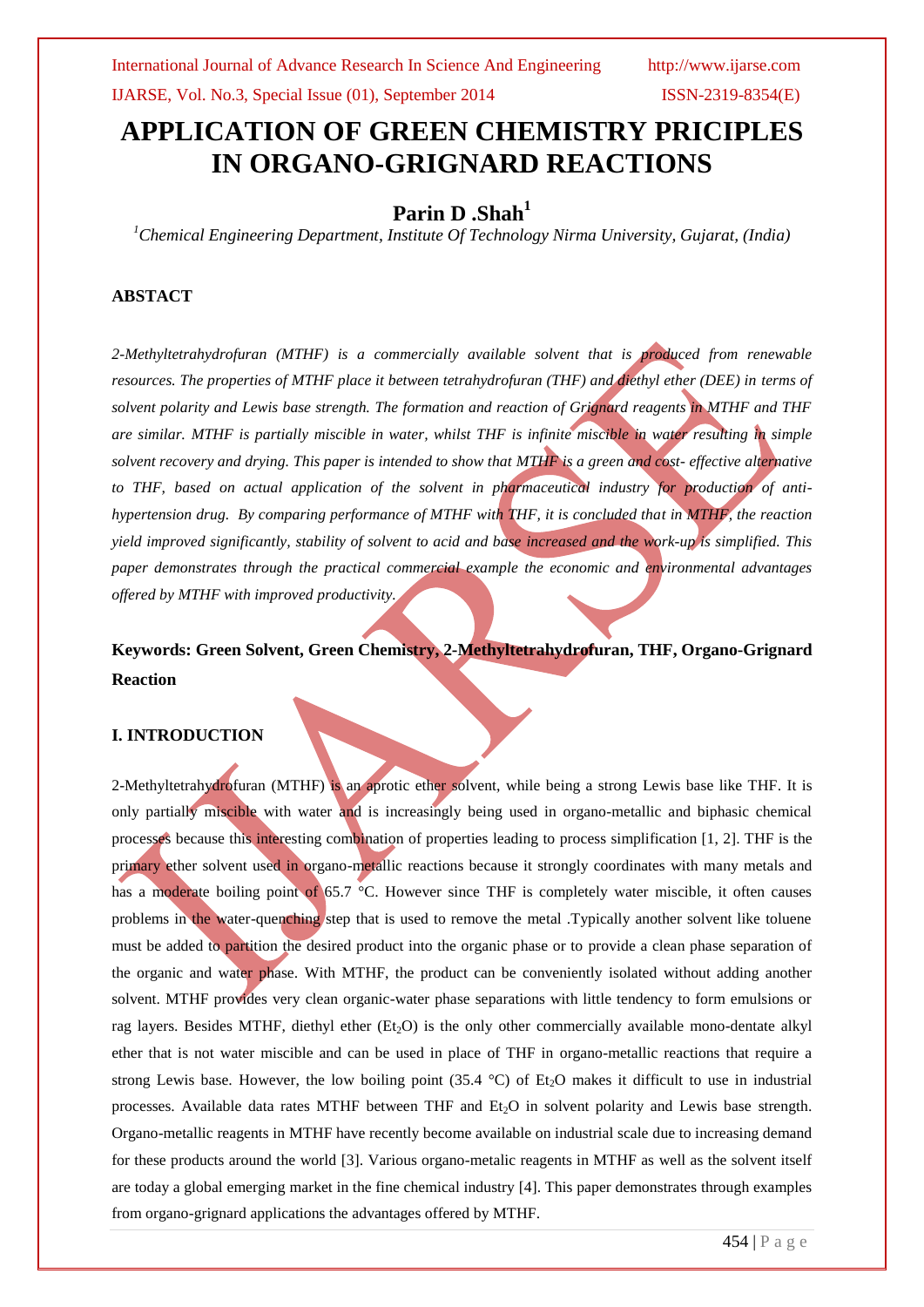# International Journal of Advance Research In Science And Engineering http://www.ijarse.com IJARSE, Vol. No.3, Special Issue (01), September 2014 ISSN-2319-8354(E)

### **II. FEATURES OF GREEN SOLVENT 2-MTHF**

Available information suggests that MTHF can replace THF and DEE in organo-metallic reactions; the reaction yields are superior, the stability of the solvent to extreme pH is improved and the work-up is simplified. For example, it has been shown that the use of MTHF consistently *improves the yield* of benzyl and allyl organogrignards generation (Table 1). Subsequent addition step results in comparable or better yield than in THF. The use of MTHF also allows for a much *higher concentration* of organo-grignard bromides as shown in Table 2.

| Reagent                | Solvent     | Organo-magnesium | <b>Yield Difference</b> |
|------------------------|-------------|------------------|-------------------------|
|                        |             | Yield            | <b>MTHF/THF</b>         |
| Benzyl Chloride        | <b>THF</b>  | 85 %             | 14 %                    |
|                        | <b>MTHF</b> | 99 %             |                         |
| Benzyl Bromide         | <b>THF</b>  | 83 %             | 15 %                    |
|                        | <b>MTHF</b> | 98 %             |                         |
| O-Methylbenzyl Choride | <b>THF</b>  | 78 %             | 15 %                    |
|                        | <b>MTHF</b> | 97 %             |                         |
| O-Chlorobenzyl Choride | <b>THF</b>  | 20 %             | 66 %                    |
|                        | <b>MTHF</b> | 86 %             |                         |
| Allyl Chloride         | <b>THF</b>  | 73 %             | $16\%$                  |
|                        | <b>MTHF</b> | 89 %             |                         |
|                        |             |                  |                         |

**Table 1 Yields of Organo-Grignard with THF and MTHF** 

### **Table 2 Grignard Bromides Are Highly Soluble At Low Temperatures In MTHF**

| RMgBr      | Solution in MTHF |       |                    | Solution in THF |       |                     |
|------------|------------------|-------|--------------------|-----------------|-------|---------------------|
|            | $W/W$ %          | Mol/L | Cryst.             | $W/W$ %         | Mol/L | Cryst.              |
|            |                  |       | Temp.              |                 |       | Temp.               |
| MethylMgBr | 35               | 3.2   | $-100$             |                 |       | $\sim 15~^{\circ}C$ |
| EthylMgBr  | 40               | 3.4   | $\frac{10^{6}}{2}$ |                 | 0.6   | $5\,\mathrm{V}$     |
| PhenylMgBr | 45               | 2.9   | $\leq -10^{0}$     |                 | 0.9   |                     |

|  | Reagent                | Solvent     | Mg moles used per moles | Yield | <b>Yield Difference</b> |
|--|------------------------|-------------|-------------------------|-------|-------------------------|
|  |                        |             | subtract                |       | <b>MTHF/THF</b>         |
|  | <b>Benzyl Chloride</b> | <b>THF</b>  |                         | 85 %  | 14 %                    |
|  |                        | <b>MTHF</b> | 1.05                    | 99 %  |                         |
|  | <b>Benzyl Bromide</b>  | <b>THF</b>  |                         | 83 %  | 15 %                    |
|  |                        | MTHF        |                         | 98 %  |                         |

#### **Table 3 Comparison Of Magnesium Turnings Requirement**

As a rule of thumb organo-grignard bromides are three times more soluble in MTHF than THF. Moreover, the organo-grignard solutions in MTHF have the crystallization temperature under -10°C, much lower than the crystallization temperature in THF. This in turn simplifies greatly transportation and storage conditions and creates the opportunity to carry out the reaction at higher concentration. The organo-grignards generation in MTHF is close to stoichiometric consumption in magnesium turnings as shown in Table 3. By contrast THF requires excess Mg turnings in an effort to minimize the competitive dimerization to dibenzyl[5].

From the perspective of physical properties the product isolation is easier in MTHF because MTHF is not watermiscible (whilst THF is). The recovery and drying of the solvent is simpler since MTHF forms a water-rich azeotrope at atmospheric pressure. The extraction yields are improved (MTHF reduces the number of extraction steps) [6,7].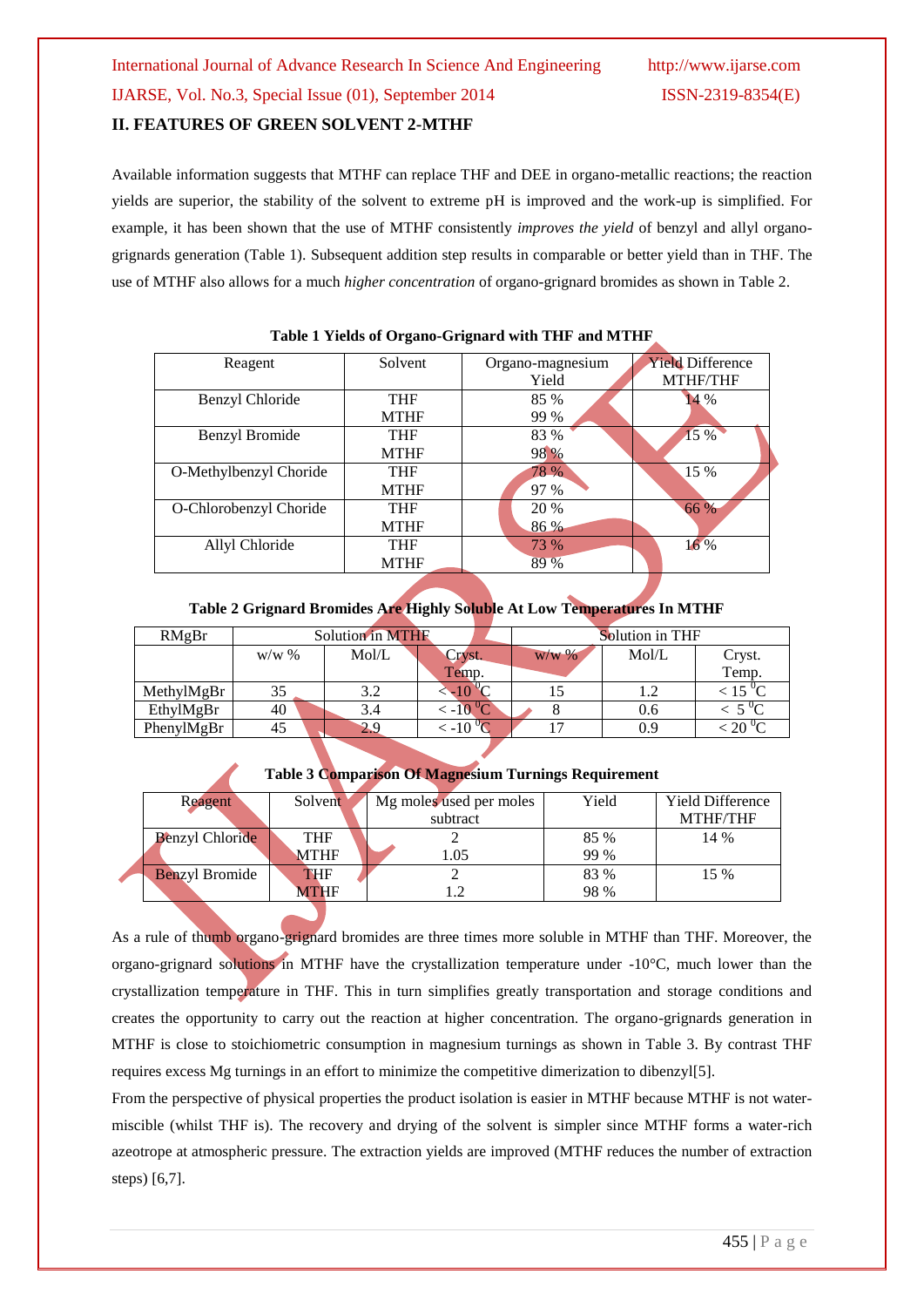#### **2.1 Opportunity To Increase Productivity**

Based on the examples given above the use of MTHF organo-grignards provide the opportunity to increase productivity by reducing cycle time and increasing throughput. Reduction in cycle time will result both from reduced set up times (loading/unloading, heating/cooling times) and also from faster production (e.g. quick phase separation) For example, the possibility to work at three time higher concentration with organo-grignard bromides, reduces loading/unloading as well as heating and cooling times to one third due to reduced solvent volume. THF, a water soluble solvent, is often mixed with hydrophobic solvents such as toluene to achieve phase separation [8]. These mixtures form oftentimes persistent emulsions and rag layers which are time consuming to get separated on an industrial scale. MTHF was shown to be a more efficient extraction solvent and throughput could increase through reduction of the number of the extraction steps needed to recover the product [9]. Another source of reducing the total cycle time is the higher boiling point of MTHF; it boils more than 10°C higher than THF, therefore the reaction time should be reduced by 50 percent (from the Arrhenius equation).

#### **2.2 Environmental Advantages**

From environment point of view, MTHF is obtained from naturally occurring pentoses in agricultural wastes like corncobs or bagasse (sugar cane). The carbon dioxide generated through incineration of spent MTHF will simply return the carbon dioxide absorbed by the crop from the atmosphere. MTHF could also qualify for carbon emission credits. By contrast THF and DEE are commercially produced from oil therefore carbon emission credits are not an option. MTHF will also ensure a reduced carbon footprint by reducing waste. The higher boiling point of MTHF (80°C) compared to THF (64°C) will decrease the amount of solvent released in the air, reducing reported VOC emissions. THF is water miscible therefore effluents are by definition rich in solvent.

#### **2.3 Quality Control And Work Place Safety**

MTHF is more stable under acidic and basic conditions than THF. From a quality control perspective this translates into a stable impurity profile of the product which automatically translates in reduced cost of quality. In the case of organo-grignard reagents, excess magnesium is not needed in MTHF compared to THF. The excess, pyrophoric magnesium powder does not need to be filtered and disposed of after the reaction, a distinct advantage from a safety perspective. Both MTHF and THF organo-grignard solutions have comparable thermal stability. The start of exothermic thermal decomposition is observed around 180°-200°C for both solutions, demonstrating that MTHF solutions are safe even at much higher concentration than THF saturated solutions. Stability to peroxide formation is also comparable for THF and MTHF with a slightly increased propensity to form peroxides for the latter solvent. From a storage and transportation safety perspective, peroxide formation rate increases with the stirring. The difference between the two solvents is negligible if the solvent is not stirred while a 50 percent increase in peroxide formation is observed under intense stirring<sup>3</sup>. Normal safety precautions similar to THF handling are recommended.

#### **III. EXPERIMENTAL WORK**

Grignard reactions are frequently used in pharmaceutical and fine chemical processes, and THF is the most common solvent used for Grignard reactions. MTHF could be used in similar reactions using THF in the formation and reaction of alkyl and aryl Grignard reagents. Laboratory Reagent grade MTHF from Spectrochem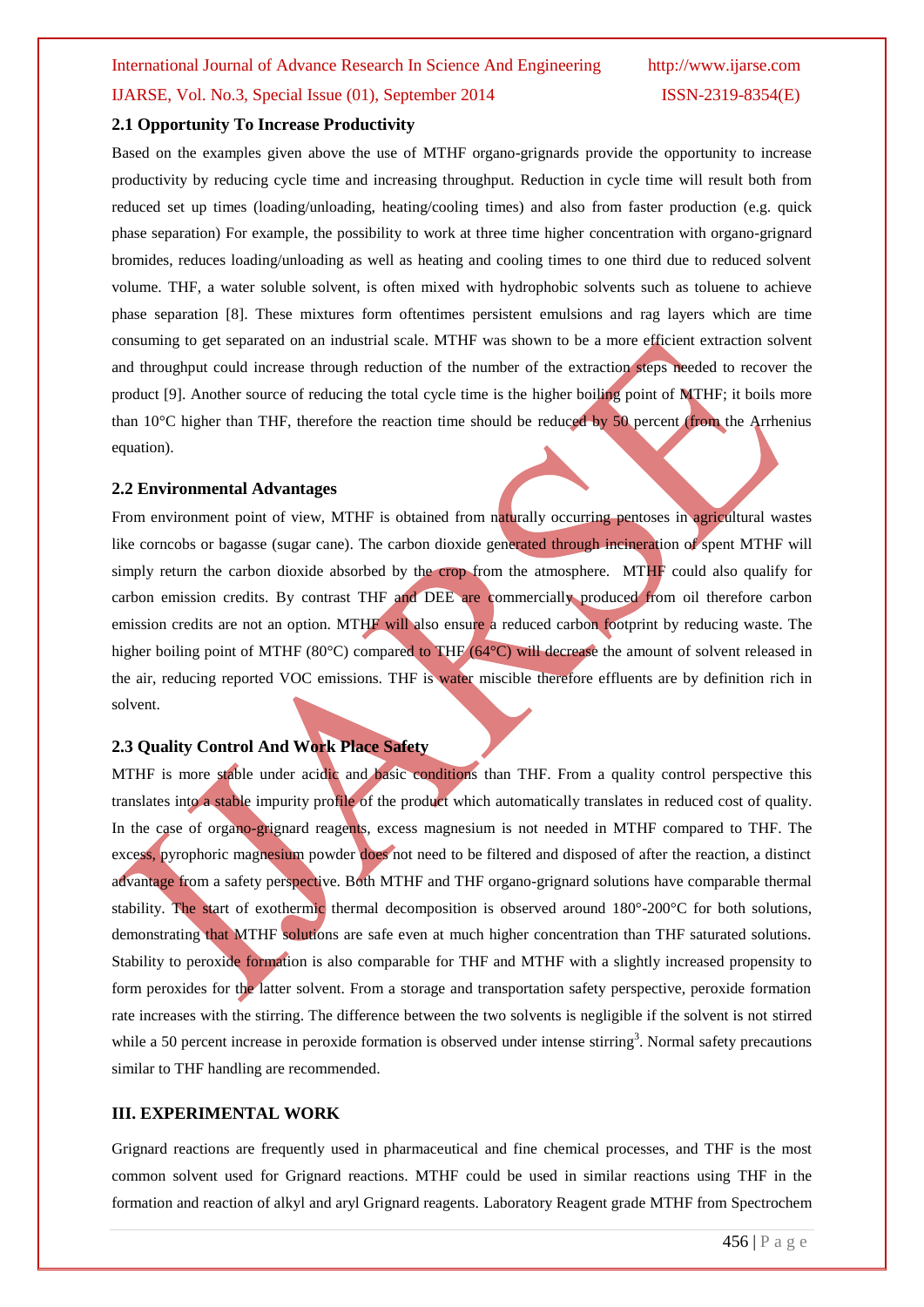# International Journal of Advance Research In Science And Engineering http://www.ijarse.com IJARSE, Vol. No.3, Special Issue (01), September 2014 ISSN-2319-8354(E)

Pvt. Ltd. Mumbai was used in the experiments. Other chemicals were obtained from Lab supply houses. Chemicals were used as obtained except the water level was checked to make sure it was below 500 ppm for the organo-metallic reactions. Product yields were determined by GC using standards of known purity.

Under nitrogen atmosphere, 145 ml MTHF was charged in an oven dried flask equipped with a nitrogen bubbler, a stirrer, condenser and addition funnel. Mg-turnings (19.3 g, 0.7942 moles) were added at 25-30 <sup>o</sup>C. The reaction mass was stirred and heated up-to 38 to 42 °C. Reaction assembly was insulated to prevent heat loss from the system. 3.5 gm Ethylene Di-Bromide (EDB) was added in reaction mass to activate Mg- tuning surface as well as to initiate the reaction. After that temperature was increased up to 50 °C. 1<sup>st</sup> lot (13 gm) of Phenyl Ethyl Chloride (PEC) was charged with dropping funnel and temperature was observed increase up-to 60 to 62 °C.  $2<sup>nd</sup>$  lot (87 gm) of PEC dilution with 70 ml MTHF solvent was charged. With addition of PEC, exothermic reaction took place and reaction temperature was raised maximum up-to 102 °C. Reaction mass temperature was maintained at 97 to 102 °C for 60 min. and then reaction mass was cool to RT (30 – 35 °C). The yield of the Grignard reagent was checked by GC. The Grignard reagent was transferred to another nitrogen blanketed flask before reacting with an electrophile. 500 ml toluene and 105 ml Diethyl oxalate (DEO) were charged as an electrophile in three-neck flask and mixture was stirred under nitrogen. Reaction mass was chilled to  $-14$  to  $-19$  °C and stirred for 30 min. With maintaining the temperature under nitrogen, Grignard reagent solution was added drop by drop then temperature was raised to  $-5$  to 0 °C. For hydrolysis of product with dilute acid, solution of 75 ml concentrated HCl and 232 ml water was charged at  $-5$  to 13 °C and stirred for 15 min. Temperature was raised up-to 25 to 30 °C. From reaction mass, organic (toluene) and aqueous layers were separated and aqueous layer was discarded. Water wash (200 ml water) was given to toluene layer. Reaction mass was stirred and layers were separated. To neutralize the reaction mass, sodium bicarbonate washes were given (8 g sodium bicarbonate + 400 ml water) (three washing  $(100 \text{ ml} + 100 \text{ ml} + 200 \text{ ml})$ ). Two water washes (200 ml + 200 ml) were given to toluene layer. pH of final aqueous layer was checked (pH = 6 to 7). Under high vacuum, Toluene layer was distilled out at 60 to 90 °C to get pure product in form of oily mass remaining in RBF. The product yields and % assay were determined by GC analysis.

 Same reactions were performed using THF and MTHF solvent. In THF solvent, % Assay of Grignard reagent was observed 29.07 % by GC and same in MTHF was observed 37.21%. It is concluded that better quality of Grignard reagent can be prepared using MTHF solvent. In MTHF, % Assay of main product was noted 86.1 % with yield 1.18 compare to THF 86 % and 1.00 respectively. Approximately 18% improvement in yield is possible by using alternate MTHF solvent.

#### **VI. CONCLUSION**

2-Methyltetrahydrofuran can be used as a solvent for most organo-metallic reactions that require a strong Lewis base like THF. When MTHF is used to replace THF in organo-metallic reaction processes, it can conveniently be used to recover the reaction product because it is only partially water miscible. The MTHF/water azeotrope can be used to dry the reaction product for subsequent process steps and to recycle dry MTHF. MTHF can also be used as an efficient replacement for dichloromethane in biphasic reactions and as a solvent for efficiently recovering water soluble compounds. Switching processes from THF-based to MTHF-based technologies provides a great opportunity to move innovative companies to greener technologies while simultaneously obtaining a sustainable competitive cost advantage.